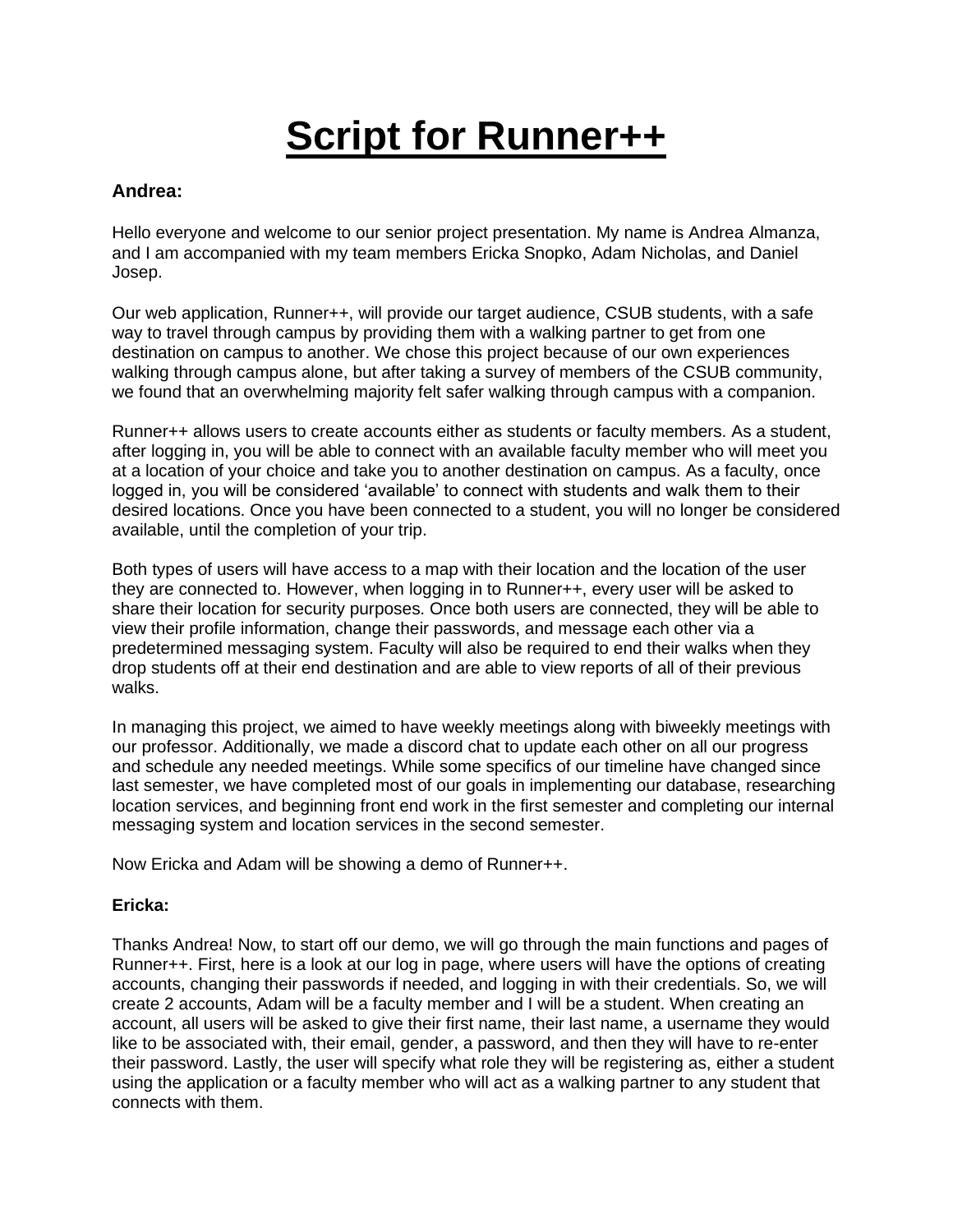From here we can both log in with our usernames and passwords. After Adam logs in, he will be brought to a page that waits for him to be connected with a student. This connect page also allows him to view previous walk reports of his or log out whenever he is done. I will now choose to connect to Adam and insert the location I would like to be picked up from and where I would like to be dropped off. Now, when I press this connect button, I will be brought to a student specific home page and then when Adam's page automatically refreshes, he will be shown that he is connected with me and can go to a faculty specific home page.

#### **Adam:**

At the home page, both users can view a map of their current location and the location of the person they are connected with. The map autoloads upon login and gives the users the option between the street view and the satellite view of the map. Also, the users can view both of their profiles, as seen, when the click the option in the menu. Students have a yellow profile picture and faculty are designated with a blue profile picture. Within the profile you can also see the name, the username, the email, and the gender of the specified users, as well as a password changing functionality at the bottom.

If we click the icon of the menu at the top right corner, we can select the inbox tab and go ahead and send predetermined messages back and forth to each other. In here you can see we have a demo of the messages being sent back and forth between me and Ericka. The yellow designates the student and the blue designates the faculty just like the profile pictures. Now by clicking the icon in the top left corner, we are both able to navigate back to our respective home pages where Ericka is able to log out and I am able to hit the 'End Walk' button to end the walk between the users. Upon ending the walk, the faculty member is routed back to the connect page where they are able to see any report they have had in their history. In the walk report history, you are able to see the report number, the student's name, the pick-up and drop-off locations, as well as the start and end times for the walk itself. After reviewing any desired report, the faculty member is able to click the back to connect page where they can continue to log out and end the entire session.

For my individual roles and contributions towards the project, I created the overall design of the application. By working with the back-end developers, I was able to style the functional parts of the application. I also used Photoshop to create resources to give the overall project that university styling. Beyond developing the overall aesthetic, I had to brush up on my PHP knowledge to help create a better overall user experience. Next up, Andrea will share her roles and contributions to the project.

#### **Andrea:**

Thanks Adam! My name is Andrea Almanza. For our Runner++ application, my main role was working on the functionality and display of the web-based geographical map alongside our team member Daniel. After testing which map API was most suitable for us, we began creating a Geolocation table in our database to hold information. Daniel and I were able to create PHP files that inserted the data into the table and receive the data from the table. This enabled the users to concurrently share locations. For security purposes and for the sake of storage, we also were able to have the locations deleted in the database after a certain amount of time. And now I will pass it on to Ericka to share about her role and contributions.

### **Ericka:**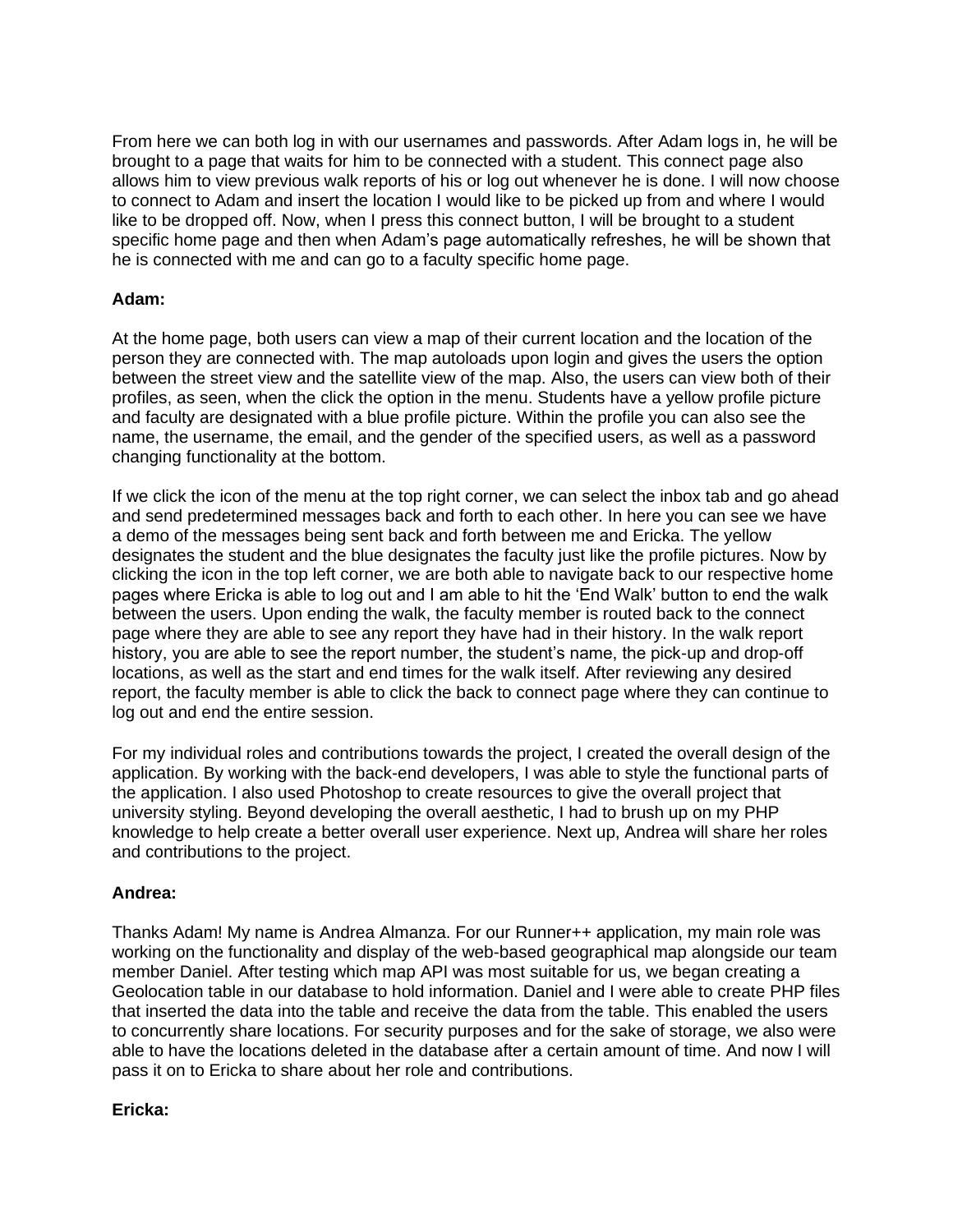Thanks Andrea! Like she said, my name is Ericka and my main roles for the creation and implementation of Runner++ have been primarily focused on connecting and updating our database with PHP queries in order to get and maintain full functionality of the web application in all of its pages. I created the logistics of our database and most of the tables, including a PHP call that creates and drops tables to make our internal messaging system functional and use a manageable amount of memory. Additionally, I implemented our internal messaging system through PHP and JavaScript, in connecting information from our database to send and receive messages, allowing functionality between users. And now I will pass it on to Daniel for his roles and contributions.

#### **Daniel:**

Thanks Ericka! My name is Daniel and my main role for our project was to create our functionality within our web-based geographical map with Andrea. I have focused mainly on creating the features and display within our geographical map. Andrea and I created a table in our database that will let you store locations. We then created a PHP file which connects to our database that inserts our location while getting our partner's location to and from the database. We then added functionality to delete locations in our database that are greater than a certain number of minutes of being created. I have also created a few custom icons for our markers based on our aesthetic theme using Photoshop. Next, I will be talking about some of the challenges we faced during our senior project.

Some challenges we faced during this project were creating the functionality within the map and our internal messaging system. We had trouble in constantly updating the user positions and getting dual user functionality, such that both users can be seen. Another challenge we faced was getting the internal messaging system to refresh within a certain amount of time without refreshing the entire page. Additionally, we needed to brush up on our PHP language for us to create and connect new pages with each other and our database. Lastly, we worked hard to format the entire web application and internal messaging system to give a CSUB aesthetic theme along with a user-friendly interface.

Next, I will be talking about what we learned throughout our senior project. We learned the hardships of how other developers create their apps. Creating a web-based application has been a huge learning experience, testing all of our front-end and back-end knowledge in realtime. At the beginning stages of the project, we felt uneasy about our skill-levels and what we could actually achieve with our plans. As time progressed, we learned that we could implement what we sought out to create. What we did not know, we were determined to learn. We would not settle with anything less than what we sought out to achieve. Specifically, we developed our skill set in PHP, MySQL, and JavaScript to implement all pages and functionality that Runner++ required. This included map functionality, the internal messaging system, and our role-specific pages.

Some plans for the future we would like to see is that we would love to see the school implement something similar to our project by using it as a framework for a much more detailed version of student and faculty use. The school already has student IDs and emails associated with every student, so implementation with added security would be realistic if the school chose to adopt our application. As far as individual plans go, we are all looking to showcase the project on our own respective websites and resumes, as well as maintaining a public GitHub repository for recruiters and future employers to review.